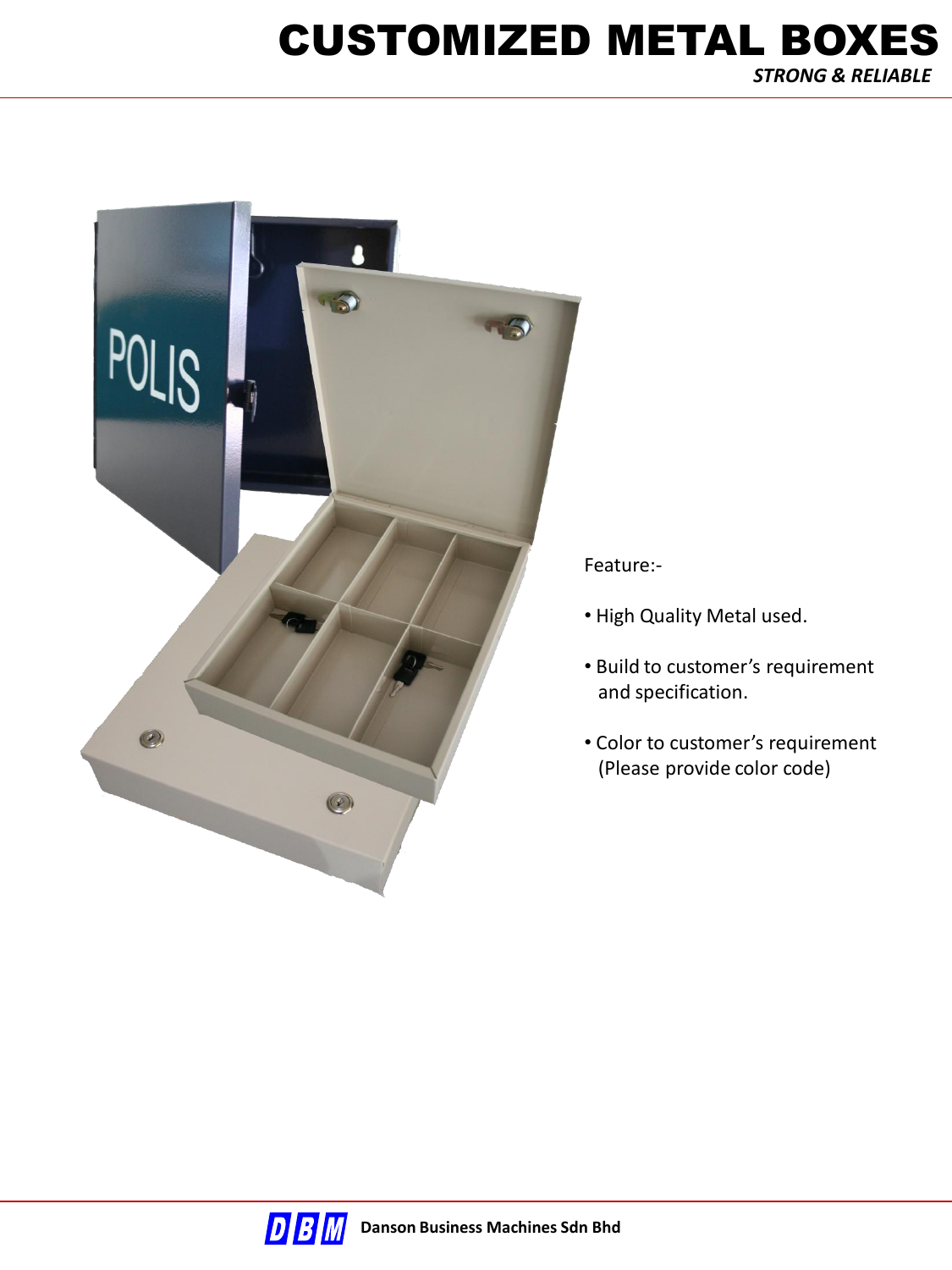#### **TELLER METAL CASH BOXES**



**BANKER 1016**



**BANKER 1210/P BANKER 1312** 

Feature:-

- Safe & Proper Management of Currency Notes, Cheque Books & Credit Cards
- Complete with Key Lock & Pad Lock

| Model                                      | Dimension (WxDxH) inch  | Weight (kg) |  |  |
|--------------------------------------------|-------------------------|-------------|--|--|
| <b>BANKER 1016</b>                         | $10 \times 6 \times 4$  | 1.1         |  |  |
| <b>BANKER 1210</b>                         | $12 \times 10 \times 4$ |             |  |  |
| <b>BANKER 1210P (Partition)</b>            | $12 \times 10 \times 4$ | 2.5         |  |  |
| <b>BANKER 1312</b>                         | $13 \times 12 \times 5$ | 2.2         |  |  |
| Customized Size Available on Special Order |                         |             |  |  |

#### **WALL KEY CABINET**





Feature:-

- Fitted with a lock for security
- Durable Color Coded Key Fobs for easy identification
- slotted key racks with number guides and numbered key control charts.
- Organized & Neat

| Model       | No. of Key Holder | <b>Dimension</b><br>$(W \times D \times H)$ mm | Weight (gm) |
|-------------|-------------------|------------------------------------------------|-------------|
| <b>KB32</b> | 32                | 51 x 270 x 350                                 | 1783        |
| <b>KB48</b> | 48                | 51 x 270 x 516                                 | 2525        |
| KB 64       | 64                | 51 x 270 x 880                                 | 3294        |

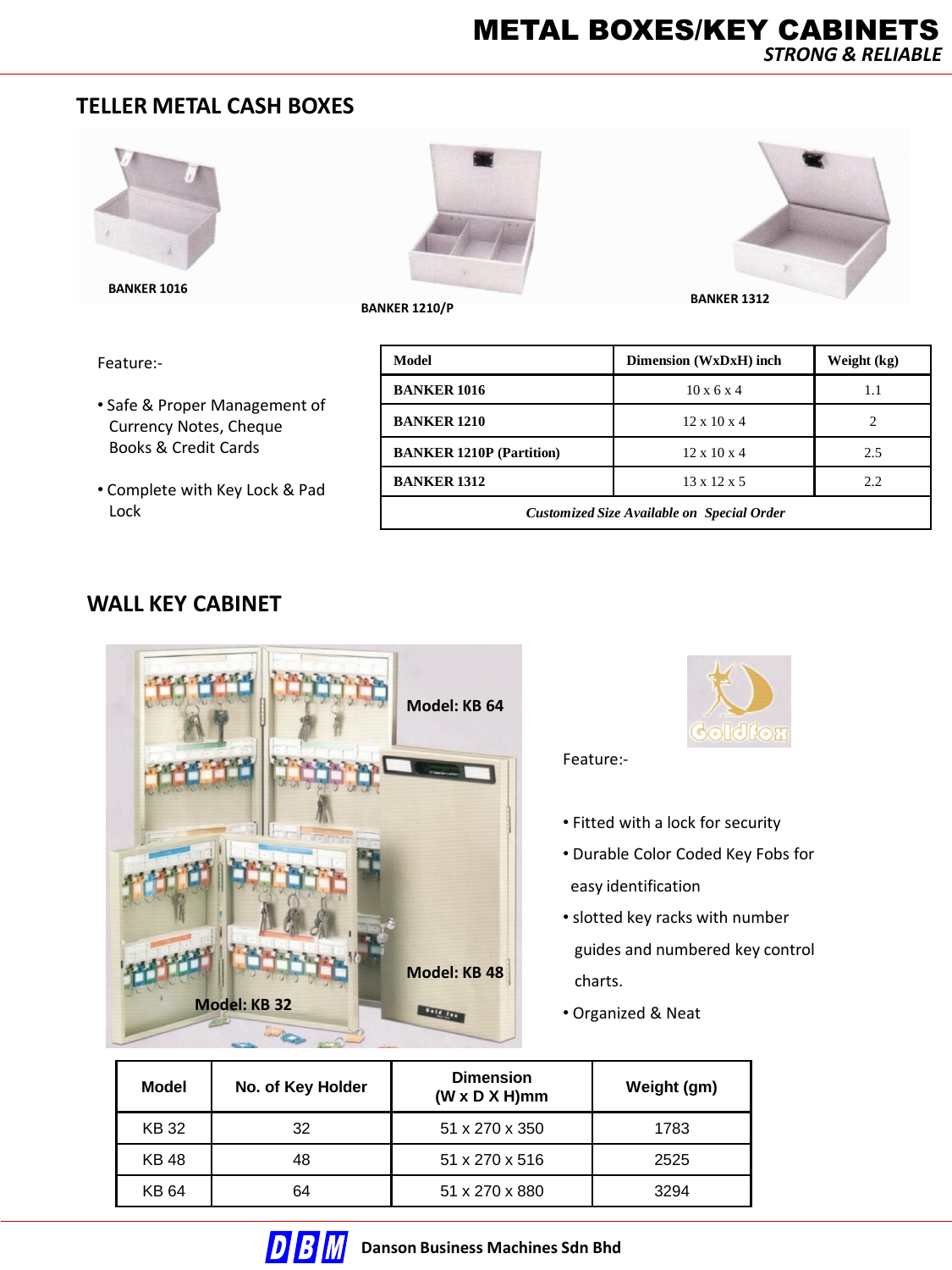## **BANKER**

### CHIEF CASHIER SECURITY BOX

*STRONG & DURABLE* 

#### **MODEL : CC-2014**



Features:-

- High Quality Metal used.
- Comes with 1 internal tray.
- 2 Side Handles for easy lifting.
- 2 Pad Lock Holder (Lock not provided)
- Mounted on trolley with high quality durable castor wheels.
- Available in Light Grey Color (Power Coated for durability)

Dimension (in CM) :-

**61(L) x 46(W) x 36(H1)** – Cash Box Only

**61(L) x 46(W) x 80(H2)** – With Trolley



With Internal Tray



a) Without Internal Tray. b) Stopper Hinge to prevent cover from accidently closing

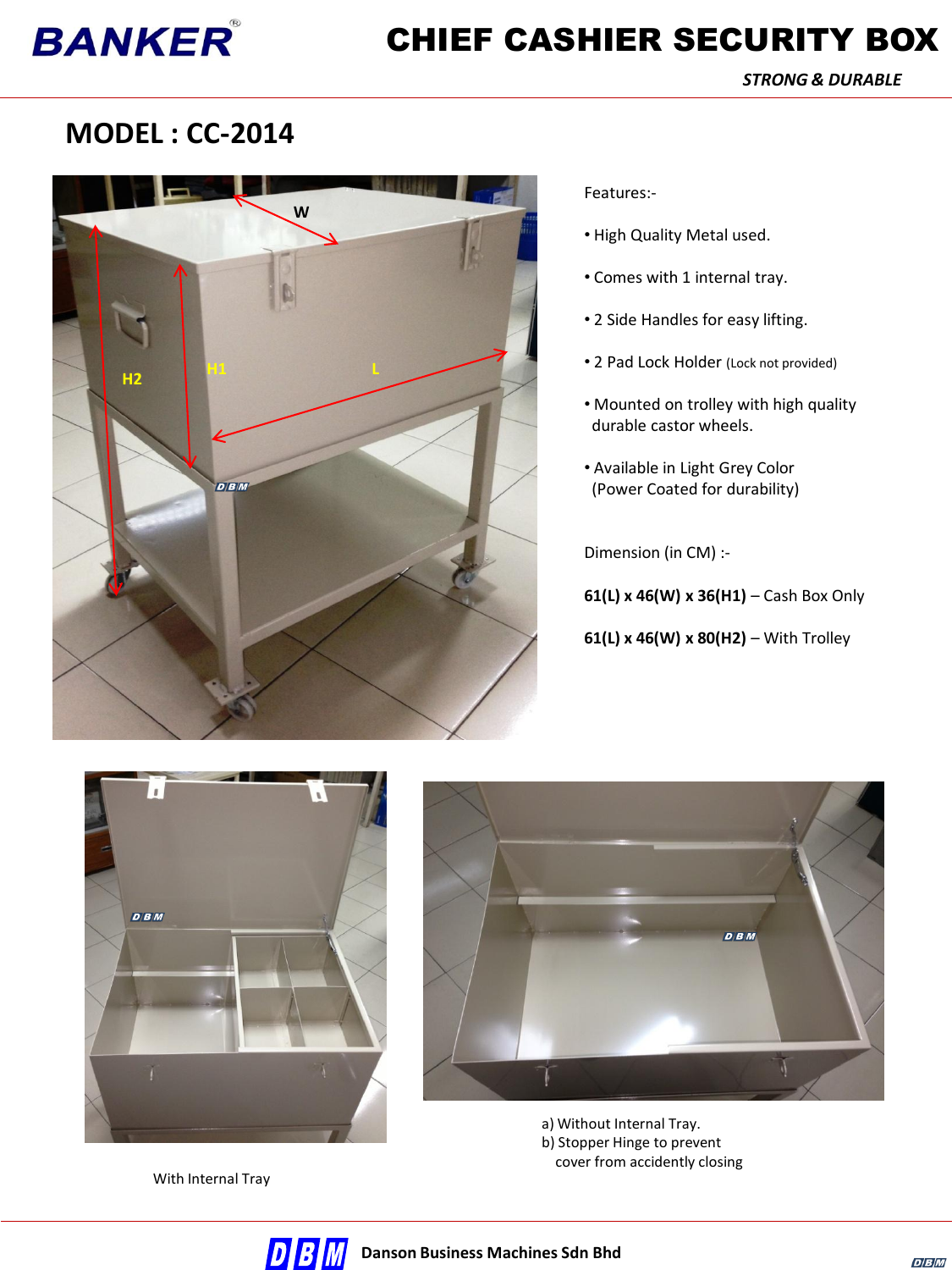### METAL CABINET *STRONG & DURABLE*

#### Type : Multi Drawer Card Index Cabinet



**Elephant ES21 B/C**

Feature:-

- Fitted with a lock for security
- Durable metal casing
- Organized & Neat
- Optional Trolley for portability



**Elephant ES41C Elephant ES41B**

| Model                 | No. of<br><b>Drawer</b> | Dimension<br>$(W \times D \times H)$ mm | Card Size (mm)    |
|-----------------------|-------------------------|-----------------------------------------|-------------------|
| <b>Elephant ES21B</b> | 2                       | 475 x 508 x 210                         | 112 x 163 (6"x5") |
| <b>Elephant ES41B</b> | 4                       | 475 x 508 x 373                         | 112 x 163 (6"x5") |
| <b>Elephant ES21C</b> | 2                       | 576 x 508 x 234                         | 138 x 213 (8"x5") |
| <b>Elephant ES41C</b> | 4                       | 576 x 508 x 423                         | 138 x 213 (8"x5") |

Note : *Special trolleys designed to transport the cabinets are also available.*